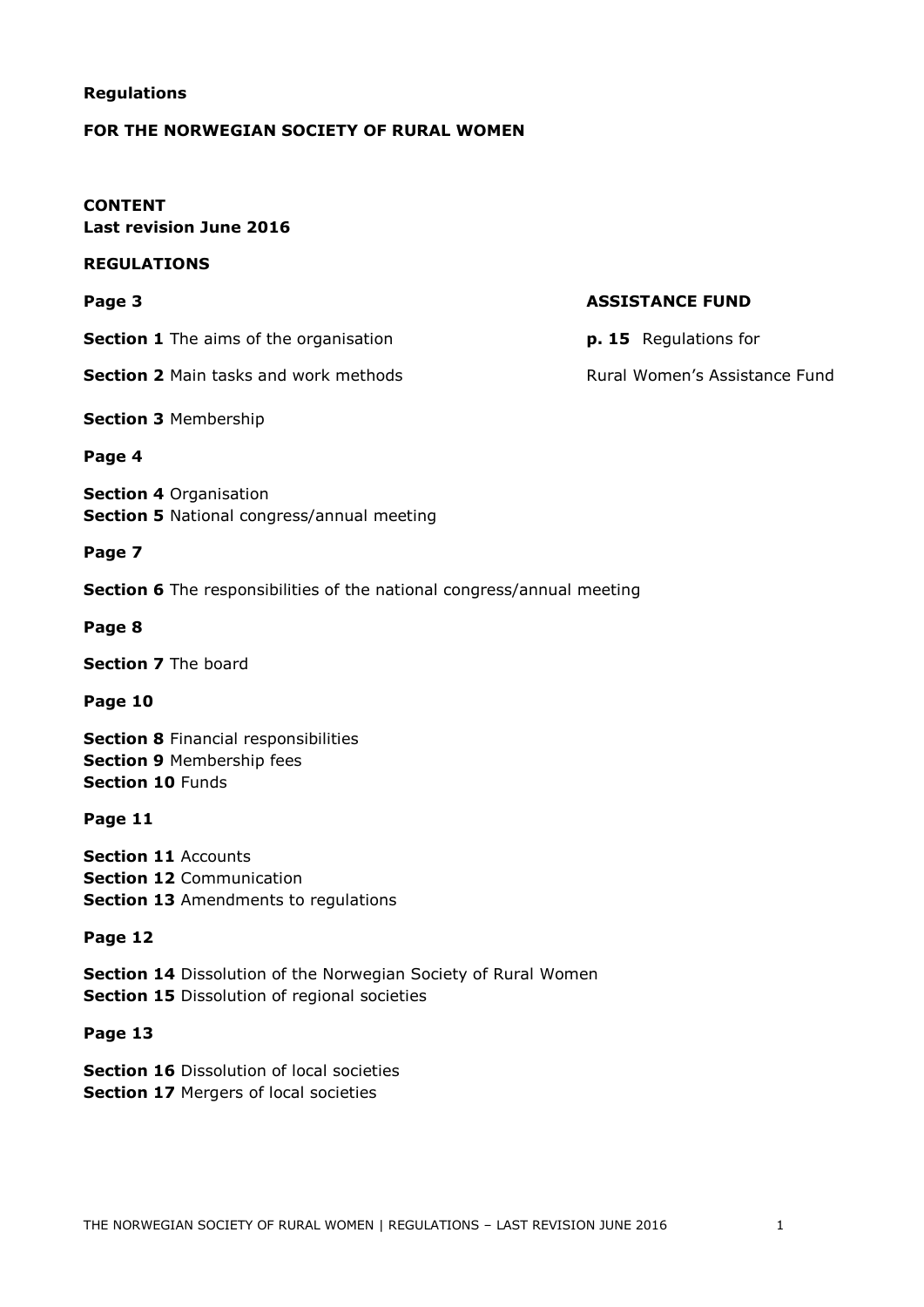## **RULES AND INSTRUCTIONS**

**I** Election of election committee **II** The work of the election committee

# **Section 1 The aim of the organisation**

The aim of the organisation is to bring women who believe in the importance of active village environments and primary industries together. The Norwegian Society of Rural Women is a party-politically neutral organisation whose aim is to safeguard the cultural, social and economic interests of women and village populations and build on values of equality, democracy and a Christian cultural heritage.

# **Section 2 Main tasks and work methods**

The priorities of the organisation are embodied in its political platform, budget, strategy document and work plan.

# **Section 3 Membership**

a) Anyone who supports the aims of the Norwegian Society of Rural Women can become a member of the Norwegian Society of Rural Women. Membership is personal. Members are affiliated to a local society. Where a local society does not exist, members join the nearest local society or regional society.

# b) Affiliate membership

Persons/institutions/organisations wishing to support the work of the Norwegian Society of Rural Women are able to become affiliate members. Affiliate members have no voting or representation rights.

## **Section 4 Organisation**

a) Members of the Norwegian Society of Rural Women are organised in local societies. The national congress is the highest authority of the Norwegian Society of Rural Women.

b) Local societies within the same region must join to form a regional society. The highest decision-making authority in the region is the annual meeting.

c) The Norwegian Society of Rural Women and the Norwegian Society of Rural Youth. The Norwegian Agrarian Association is mutually represented on the boards at regional level and in the main organisation. Mutual representation should be in place in local societies.

e) The Norwegian Society of Rural Women uses the same logo at all levels of the organisation. The logo can be combined with the name of the local society, regional society or the Norwegian Society of Rural Women.

f) Local and regional societies must comply with the decisions adopted by the organisation, current regulations and policy documents. Local, regional and central societies discuss proposals submitted by members. If local or regional societies wish to submit requests to central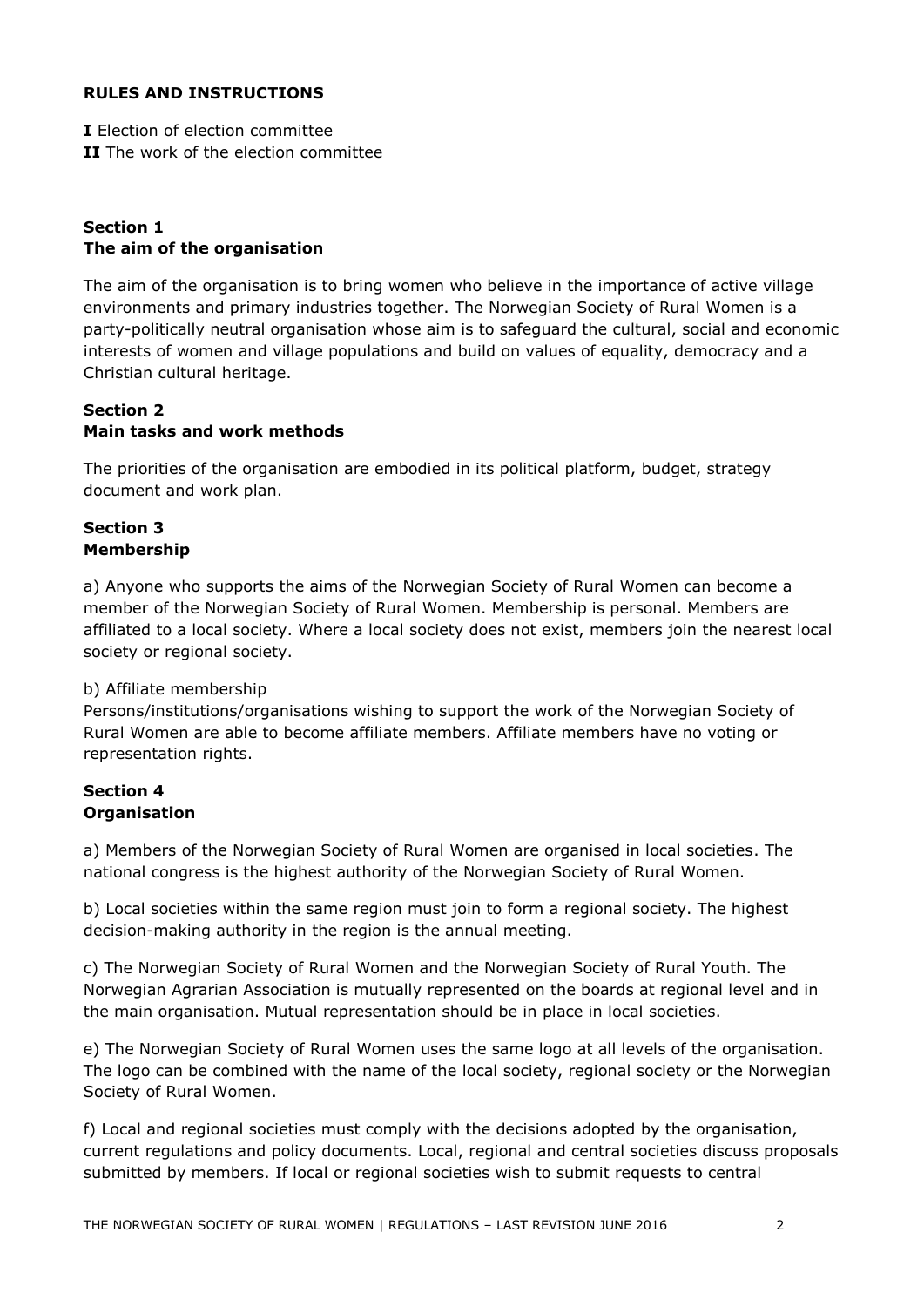authorities, such requests must be submitted to the Norwegian Society of Rural Women for onward processing.

g) Management positions in the Norwegian Society of Rural Women, regional and local societies have a maximum duration of six (6) consecutive years.

# **Section 5 National congress/annual meeting**

a) The highest decision-making authority in the Norwegian Society of Rural Women is the annual meeting.

b) An ordinary national congress is held every two years before the end of June and should, as far as possible, alternate between different regions. Regional annual meetings are held before 1 April. Local societies hold their annual meetings before 1 November.

c) The national congress/annual meeting is called by the chairman of the board.

d) An extraordinary national congress is held when a minimum of half the board or a minimum of half the national congress representatives require it. An extraordinary regional annual meeting is held when a minimum of half the board, one fourth of the members or the main organisation require it. An extraordinary local annual meeting is held when a minimum of half the board, one fourth of the members of the society or the regional society concerned require it.

e) Notification of the national congress must be issued a minimum of ten (10) weeks in advance, the regional annual meetings a minimum of eight (8) weeks in advance and local annual meetings a minimum of four (4) weeks in advance – all in writing. The call for and agenda/documentation for the national congress must be distributed four (4) weeks prior to the meeting. In the case of annual meetings, two (2) weeks prior to the meeting. An extraordinary national congress/annual meeting may be called with two (2) weeks' notice.

f) The board of the Norwegian Society of Rural Women, regional societies and local societies affiliated to a regional society, the Norwegian Farmers Union and the Norwegian Society of Rural Youth have the right to submit proposals to the national congress. Proposals that are to be discussed at the national congress must be submitted to the board a minimum of eight (8) weeks prior to the ordinary national congress. Proposals for amendments to regulations and changes to the political platform must be submitted to the board a minimum of eight (16) weeks prior to the ordinary national congress.

g) The regional board, local societies, regional agrarian association and regional rural youth societies have the right to submit proposals to the regional annual meeting. Proposals must be submitted to the board eight (8) weeks prior to the annual meeting. The board and society members have the right to submit proposals to the local society annual meeting. If the location's Farmers Union and rural youth society are represented on the board, they have the right to submit proposals to the meeting. Matters must be submitted to the board eight (3) weeks prior to the annual meeting.

h) The central board has the right to submit proposals that do not appear on the agenda to the national congress. Decisions cannot be taken without the approval of the national congress. The same applies to the regional boards/local society boards and their annual meetings. For proposals pertaining to amendments to regulations, political platform and dissolution of local societies, regional societies or the Norwegian Society of Rural Women, the deadlines contained in points e and f in Section 5 apply.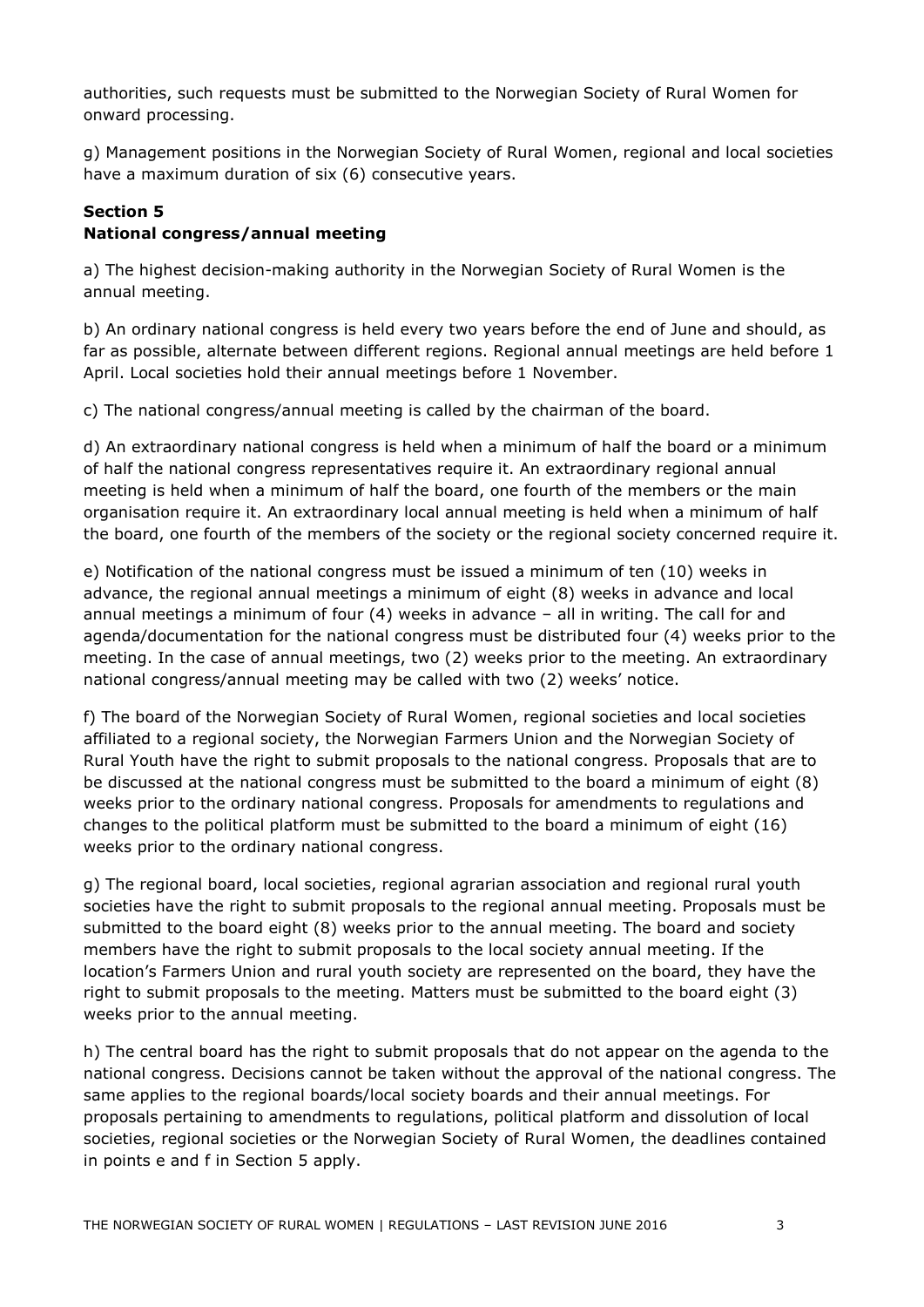## I) **THE NATIONAL CONGRESS COMPRISES:**

- 1. members of the central board
- 2. the chairman of the regional society and one representative for every unit of two hundred (200) members (or part thereof) of the regional society
- 3. two (2) representatives elected by the Norwegian Farmers Union
- 4. two (2) representatives elected by the Norwegian Society of Rural Youth

## **THE REGIONAL ANNUAL MEETING COMPRISES:**

- 1. members of the regional board
- 2. chairman of the local society plus an elected representative for each society with up to

twenty (20) members and an elected representative for every further unit of fifty (50) members (or part thereof) Member

- 3. Two (2) representatives from the regional Farmers Union
- 4. Two (2) representatives from the regional Rural Youth Society

## **THE LOCAL ANNUAL MEETING COMPRISES:**

- 1. members of the board
- 2. other members
- j) All national congress/annual meeting delegates have meeting, speaking,

proposal and voting rights.

- 1. The board does not have voting rights on matters pertaining to the annual report, budget or accounts.
- 2. The chairman of the meeting does not have voting rights.
- 3. Members of the election committee have the right to speak on the proposals recommended by the election committee.
- 4. One (1) deputy representative has the right to speak.
- 5. The general secretary has the right to speak at the national congress.
- 6. All members and associate members of the Norwegian Society of Rural Women have the right to attend the negotiations at the national congress/annual meeting, but they do not have speaking or proposal rights. The national congress/annual meeting may in exceptional circumstances grant speaking rights.

k) The national congress/annual meeting may decide that certain matters are to be discussed in a closed meeting and will decide how such matters should be made public.

l) The cost of accommodation and meals for national congress delegates is paid by the head office of the Norwegian Society of Rural Women. The regional societies cover travel expenses for their delegates. This is based on the travel distribution principle. The Norwegian Farmers Union and the Norwegian Society of Rural Youth pay for their own representatives.

## **Section 6**

# **The responsibilities of the national congress/annual meeting**

THE MEETING MUST:

a) elect two (2) people who, in addition to the chairman, sign the minutes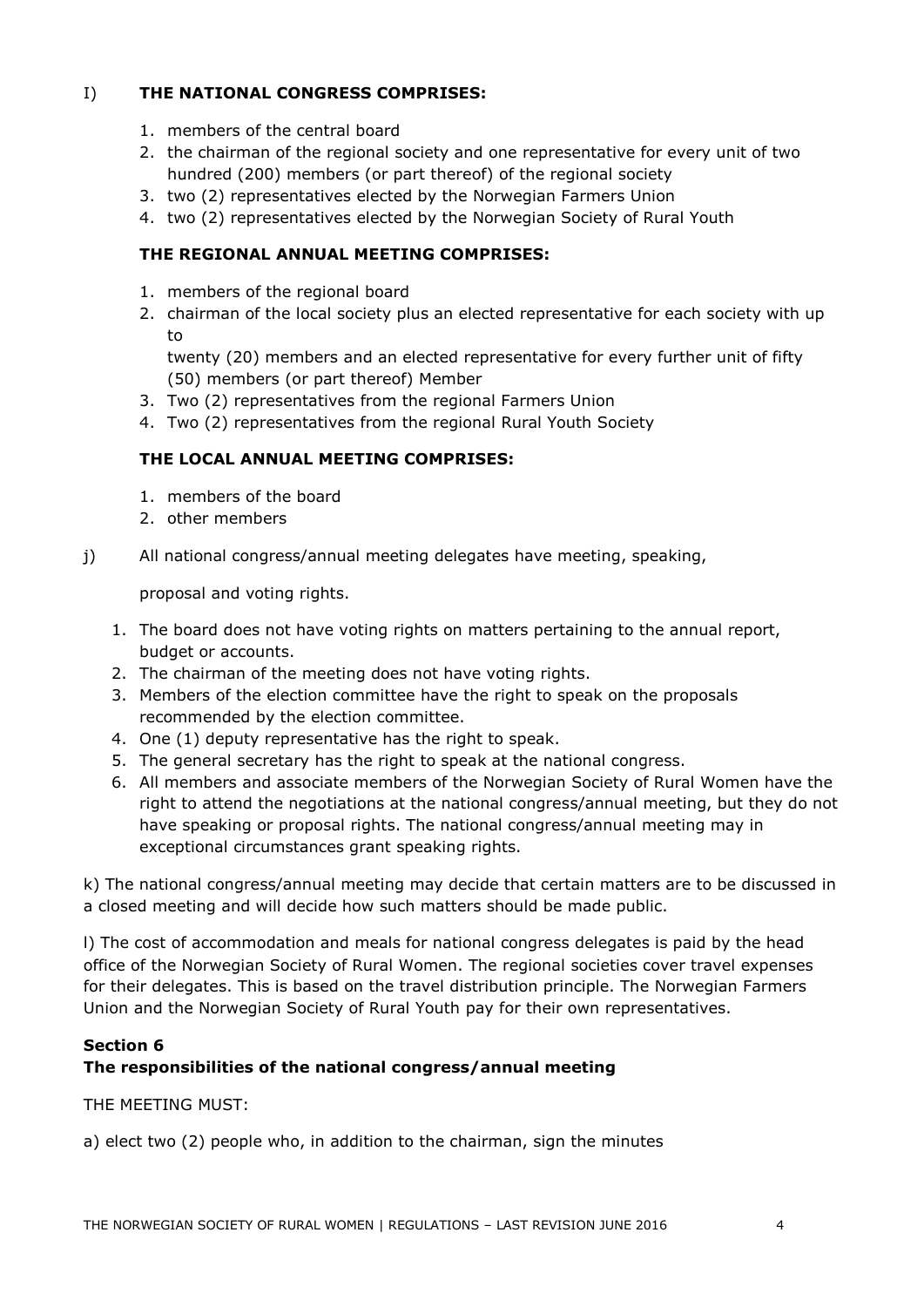b) discuss the board's proposals for the annual report issued by the Norwegian Society of Rural Women/regional societies/local societies

- c) discuss the accounts with auditor's note
- d) discuss work plan proposals
- e) discuss the board's membership fees and budget proposals

f) discuss reports and accounts for boards, committees and fund elected by the national congress/annual meeting

g) elect a chairman and board members, including deputies, for the applicable part of the organisation

- 1. members and deputies to the election committees for the coming period
- 2. elect a chairman of the meeting and deputy for the coming national congress/annual meeting
- 3. elect accountant/accountants and set remuneration of elected accountants
- 4. On the basis of proposals by the election committee, set the remuneration of elected representatives, reimbursement of travel, dietary and living expenses and other expenses, if applicable

h) discuss other submitted proposals

i) take minutes

## **Section 7 The board**

a) The various parts of the Norwegian Society of Rural Women are managed by a board elected by the national congress/annual meeting, central board, regional board and local board.

b) The board reports to the national congress/annual meeting on its activities and management of the funds belonging to the Norwegian Society of Rural Women.

c) The central board comprises nine (9) members and three (3) deputy members. Seven (7) are elected by the national congress. One (1) member is elected by the Norwegian Farmers Union and one (1) member is elected by the Norwegian Society of Rural Youth.

Regional boards comprise 5-7 members and 2-3 deputy members elected by the annual meeting and a member of the regional association of the Norwegian Farmers Union and a member of the regional society of the Norwegian Society of Rural Youth.

Local boards comprise 3-7 members elected by the annual meeting and 1-2 deputy members, and a member elected by the local Norwegian Farmers Union and a member elected by the local Norwegian Society of Rural Youth.

d) Minor matters may be decided by a working group of three (3) members. The chairman and deputy chairman are ex officio members of the committee. One (1) member is elected by and from the board. Decisions taken by the working group are submitted to the board.

e) The board meets when the chairman calls a meeting or a minimum of half the board members require it. The board forms a quorum when a minimum of half the board members are present. In the event of parity of votes, the chairman has the casting vote. The general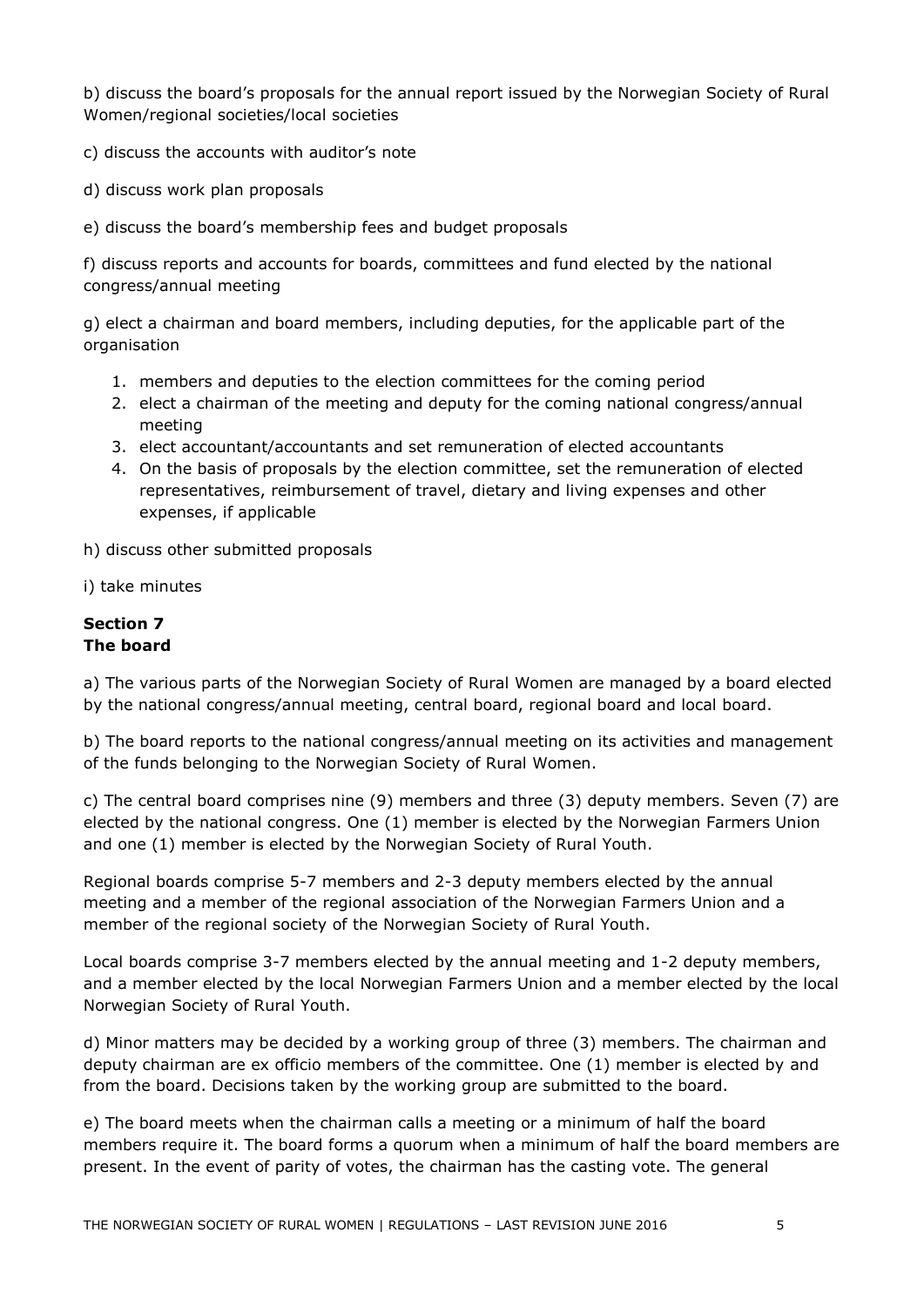secretary participates in the meetings of the central board and has speaking rights, but no voting rights.

f) The board may, as required, appoint groups/committees of two to five members and prepare instructions for these groups/committees.

- g) The duties of the board are:
	- 1. to lead the work of the society in compliance with the decisions, regulations and policy documents issued by the Norwegian Society of Rural Women
	- 2. to discuss matters that are of interest to members and the society as a whole
	- 3. to discuss matters submitted by members/other parts of the organisation
	- 4. to take responsibility for recruiting employees and members
	- 5. to manage and monitor the finances of the organisation
	- 6. to prepare proposals to be submitted to the national congress/annual meeting
	- 7. to appoint and dismiss the general secretary of the Norwegian Society of Rural Women
	- 8. the general secretary has the authority to make appointments and to manage staff policies based on guidelines set by the central board
	- 9. to appoint representatives to organisations to which the Norwegian Society of Rural Women is affiliated

h) If a local or regional society makes decisions that are in contravention of the decisions or regulations of the Norwegian Society of Rural Women, the central board may cancel the decision.

i) The Norwegian Society of Rural Women is bound by the signature of the chairman and general secretary jointly. The board may in exceptional circumstances authorise and grant power of attorney. Regional and local societies are bound by the signature of their chairman.

j) Minutes must be taken of board and working group discussions. The same applies to committees, councils and boards appointed by the board.

k) All elections of board members of the Norwegian Society of Rural Women are written votes in the case of chairman, deputy chairman, board members and deputy board members. Other elections may be held using other voting methods with the approval of the annual meeting. The requirement for approved elections by written vote is more than half the votes cast – absolute majority. Blank votes count. If no candidate achieves an absolute majority, a new vote must be held. If no candidate achieves an absolute majority in the second vote, another vote will be held between the two candidates who have achieved the most votes. If a parity of votes should occur, the election will be decided by drawing lots.

At regional and local level, a written vote must be held if multiple candidates run for the same post or when anyone should require it.

## **Section 8 Financial responsibilities**

The Norwegian Society of Rural Women is not responsible for the financial and organisational decisions and disposals that local and regional organisations make unless these have been submitted to and approved by the board of the Norwegian Society of Rural Women.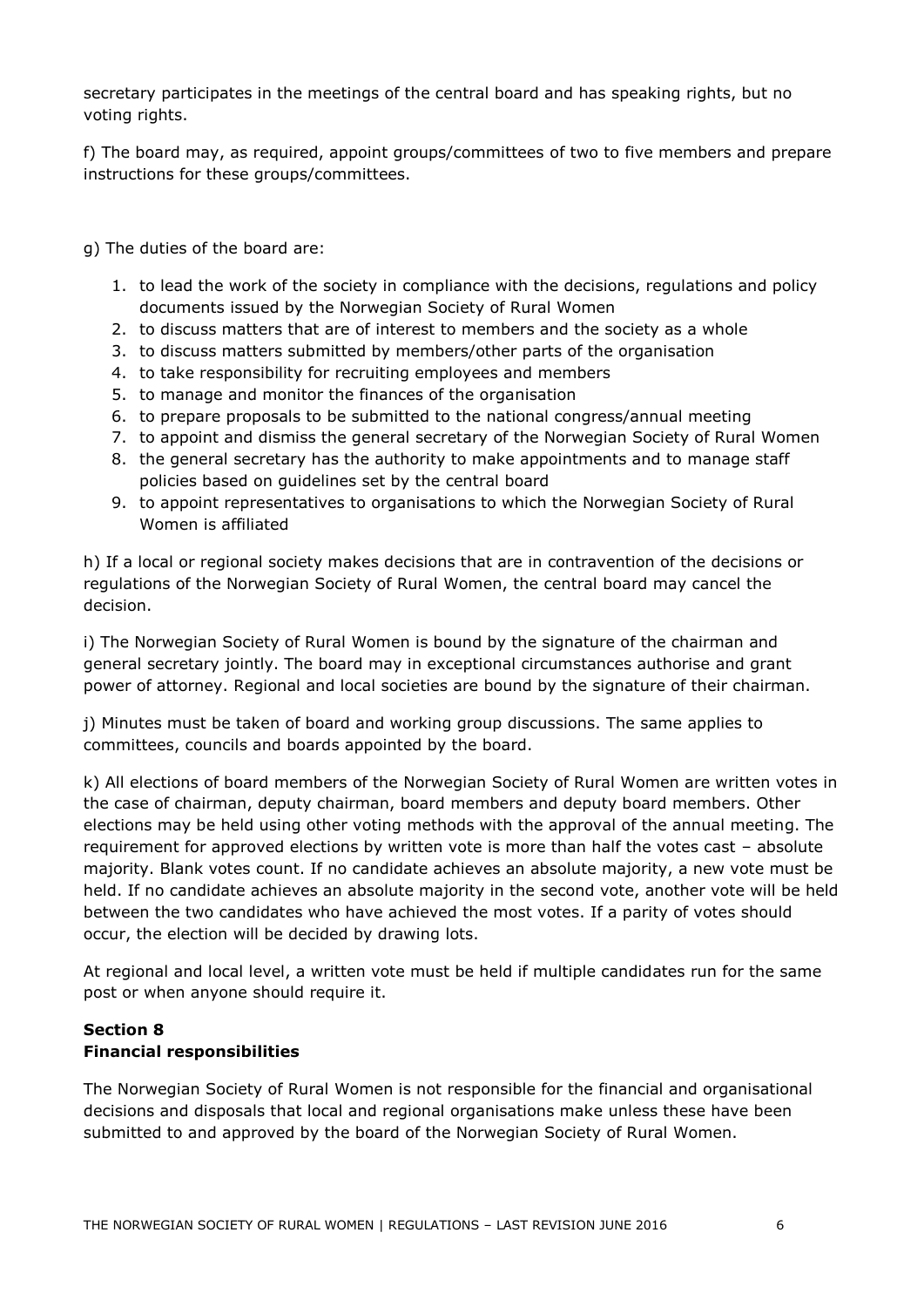# **Section 9 Membership fees**

Members pay annual local society membership fees, regional membership fees and central membership fees directly to the Norwegian Society of Rural Women. When payment has been made to head office, local and regional membership fees are passed on to the respective local and regional societies. Central membership fees and membership fees for affiliate members are determined by the annual meeting of the Norwegian Society of Rural Women. Regional membership fees are determined by the regional annual meeting and local membership fees by the local annual meeting. Membership fees must be paid to the Norwegian Society of Rural Women by 15 February.

# **Section 10 Funds**

a) With the approval of the annual meeting, the Norwegian Society of Rural Women may set aside monies for funds such as working funds, operational funds etc. These funds are managed by the board of the Norwegian Society of Rural Women unless otherwise determined.

b) Funds with their own boards manage the returns of the funds according to applicable statutes. Management reports and accounts must be submitted to the national congress/annual meeting of the Norwegian Society of Rural Women/regional society/local society.

## **Section 11 Accounts**

The Norwegian Society of Rural Women is to have its own separate accounts which are to be audited by a certified accountant. The accounts follow the calendar year. Regional and local societies must keep separate accounts that follow the annual meeting period, audited by two accountants elected by the annual meeting.

# **Section 12 Communication**

Local societies, regional societies and permanent committees are under obligation to provide any reports and information that the Norwegian Society of Rural Women may request. Elected representatives who represent the Norwegian Society of Rural Women in other organisations, committees etc. must report to the Norwegian Society of Rural Women on their work. Such representatives cannot hold the Norwegian Society of Rural Women responsible without special authority.

# **Section 13 Amendments to regulations**

Amendments to the Norwegian Society of Rural Women's regulations and political platform can only be carried by a two-thirds majority at an ordinary national congress of the Norwegian Society of Rural Women. Proposals for amendments to regulations and political platform must be sent to the regional and local societies for consultation three (3) months prior to the national congress.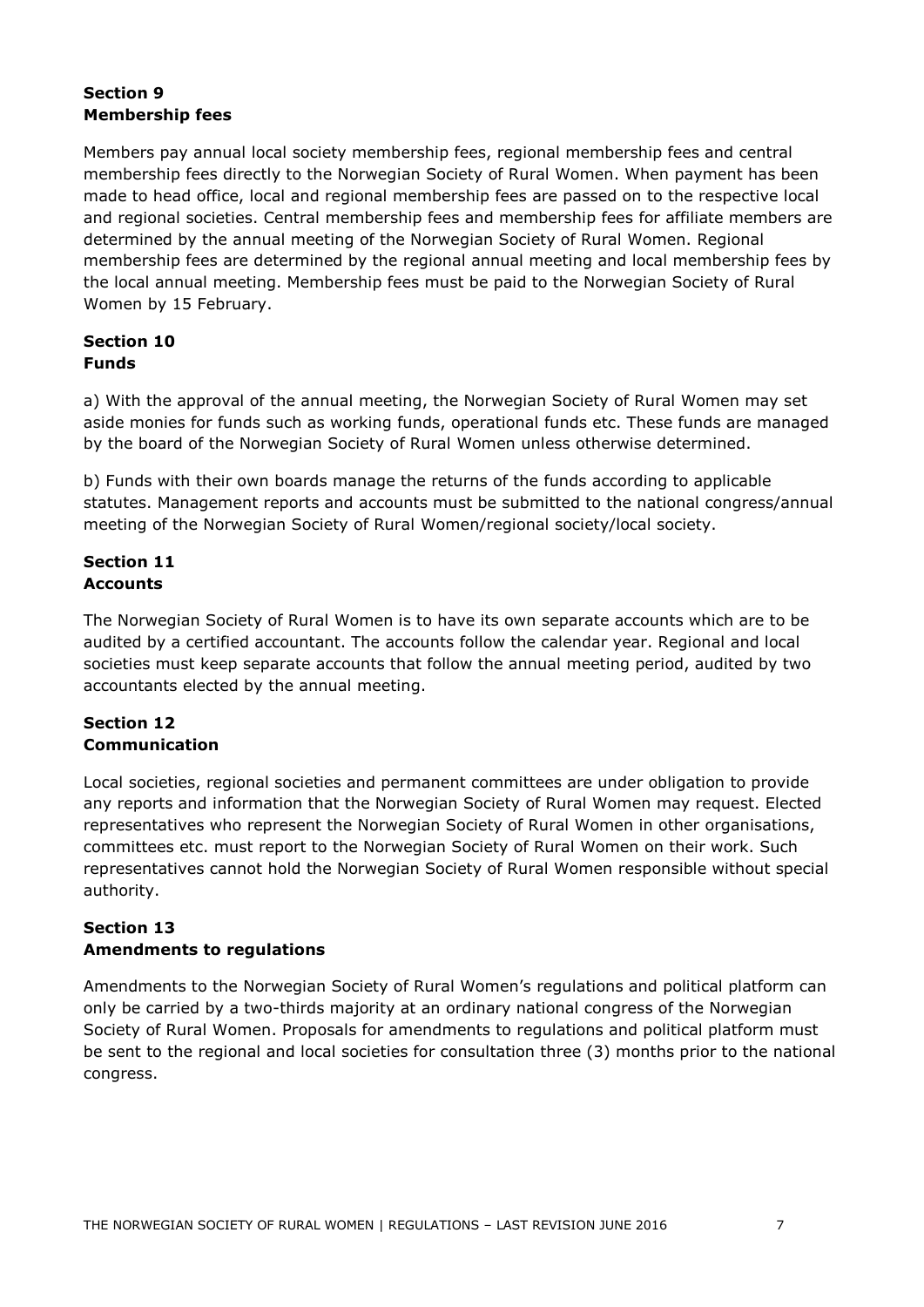# **Section 14 Dissolution of the Norwegian Society of Rural Women**

The decision to dissolve the Norwegian Society of Rural Women must be taken at two (2) consecutive national congresses with a three-fourths majority of the attending national congress delegates. The attendance of the total number of representatives must be at least 75% of the elected delegates.

- A minimum of six (6) months must separate the two national congresses.
- Proposals for the dissolution must have been submitted in advance a minimum of three (3) months prior to the national congress – to the local and regional societies for consultation.
- If the Norwegian Society of Rural Women is dissolved, the final national congress must decide with a three-fourths majority how any assets should be disposed of.

# **Section 15 Dissolution of regional societies**

The decision to dissolve regional societies must be taken at two (2) consecutive annual meetings with a three-fourths majority of the attending annual meeting delegates. Attendance of the total number of elected representatives at the annual meeting must be at least 50%. If the requirement for 50% attendance, either in person or by proxy, at the annual meeting cannot be met, the proposal must be submitted to the board of the Norwegian Society of Rural Women. Calls for an extraordinary annual meeting cannot take place until at least two (2) months after the first annual meeting. Proposals for dissolution must have been submitted in advance – a minimum of three (3) months prior to the first annual meeting – to the local societies for consultation. The board of the Norwegian Society of Rural Women must receive written notification of the proposal no later than three (3) months before the proposal is discussed for the first time. On dissolution of a regional society, the society's bank deposits and cash holdings will pass to the Norwegian Society of Rural Women's start-up fund. The society's files and property will pass to the Norwegian Society of Rural Women. The regional board is responsible for distributing the society's remaining assets.

## **Section 16 Dissolution of local societies**

Decisions on the dissolution of local societies must be taken at two (2) consecutive annual meetings with a three-fourths majority of the present annual meeting delegates. Calls for extraordinary annual meetings cannot take place until at least two (2) months after an ordinary annual meeting. The regional society and the central board of the Norwegian Society of Rural Women must be notified in writing of such proposals no later than two (2) months prior to the first discussion. If the society no longer has paying members to make an extraordinary annual meeting possible, the responsibility for further discussion of the matter will rest with the Norwegian Society of Rural Women.

On dissolution of a local society, society funds must remain untouched for three (3) years and be managed by the regional board. If a new society is founded in the municipality/village in this period with the same aims, the society's funds will pass to the new society at no cost. If a new society is not founded in this period, the funds will pass to the Norwegian Society of Rural Women where they will be reserved for the start-up of new societies. Society files pass to the applicable regional society. The society's other assets must be distributed by the board of the local society. Society property will pass to the applicable regional society.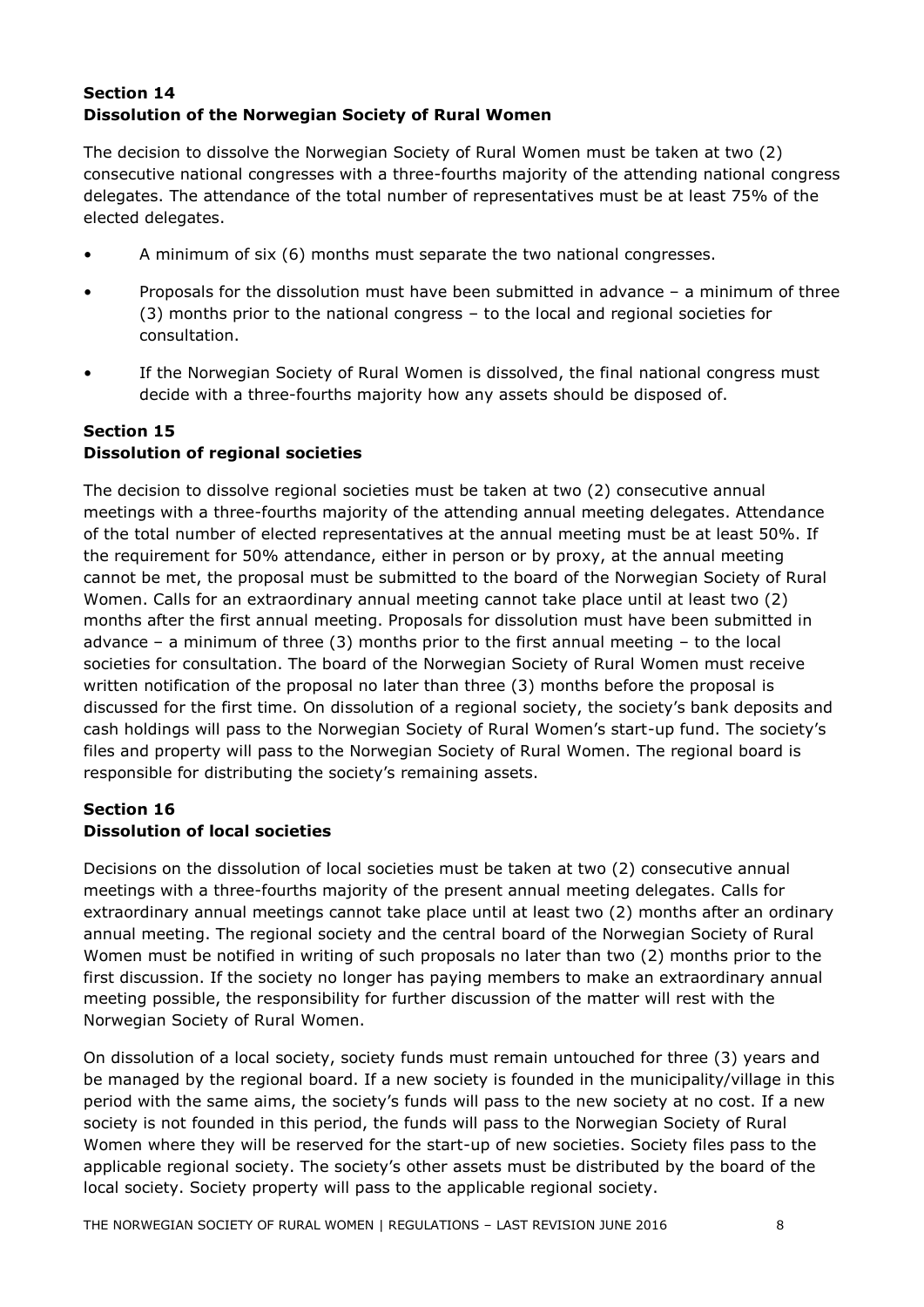# **Section 17 Mergers of local societies**

Decisions to merge with other societies are taken at the annual meeting with a three-fourths majority of the members attending the annual meeting. Attendance must be a minimum of 50% of the membership. The Norwegian Society of Rural Women and the regional society must be notified in writing of mergers of local societies no later than one (1) month prior to the annual meeting. If a society is merged with another society, assets, property and files pass to the new society.

# **RULES AND INSTRUCTIONS for election committees**

## **I Election of election committee**

a) The national congress of the Norwegian Society of Rural Women elects one (1) representative and a personal deputy to the election committee from each of the four election areas:

- Finnmark, Troms, Nordland, Nord-Trøndelag and Sør-Trøndelag
- Møre and Romsdal, Sogn and Fjordane, Hordaland and Rogaland
- Vest-Agder, Aust-Agder, Vestfold, Østfold and Telemark
- Oppland, Hedmark, Buskerud and Akershus

b) Annual meetings in regional and local societies elect one election committee of 2-3 members and 1-2 deputies.

c) The national congress/annual meeting must elect a chairman and deputy chairman among the elected members of the election committee. The election of members and deputy members applies to two national congress/annual meeting terms while the chairman and deputy chairman are appointed for one national congress/annual meeting term. At the first election, half the members are eliminated in a draw so that half the members are elected every other term.

# **II The work of the election committee**

a) The election committee must submit recommendations for the national congress/annual meeting, cf. Section 6 g of these Regulations.

b) 1. The recommendations of the election committee must be available when ordinary documentation is sent out to national congress/annual meeting representatives.

2. Under extraordinary circumstances, the election committee may make its recommendations during the national congress/annual meeting.

c) Local and regional societies may submit proposals for candidates for positions of trust in the central organisation. The election committee must be in receipt of these no later than two (2) weeks prior to the national congress/annual meeting.

d) The chairman of the election committee has attendance and speaking rights at the national congress/annual meeting during discussion of proposals submitted by the election committee.

e) The general secretary of the Norwegian Society of Rural Women acts as secretary to the central election committee.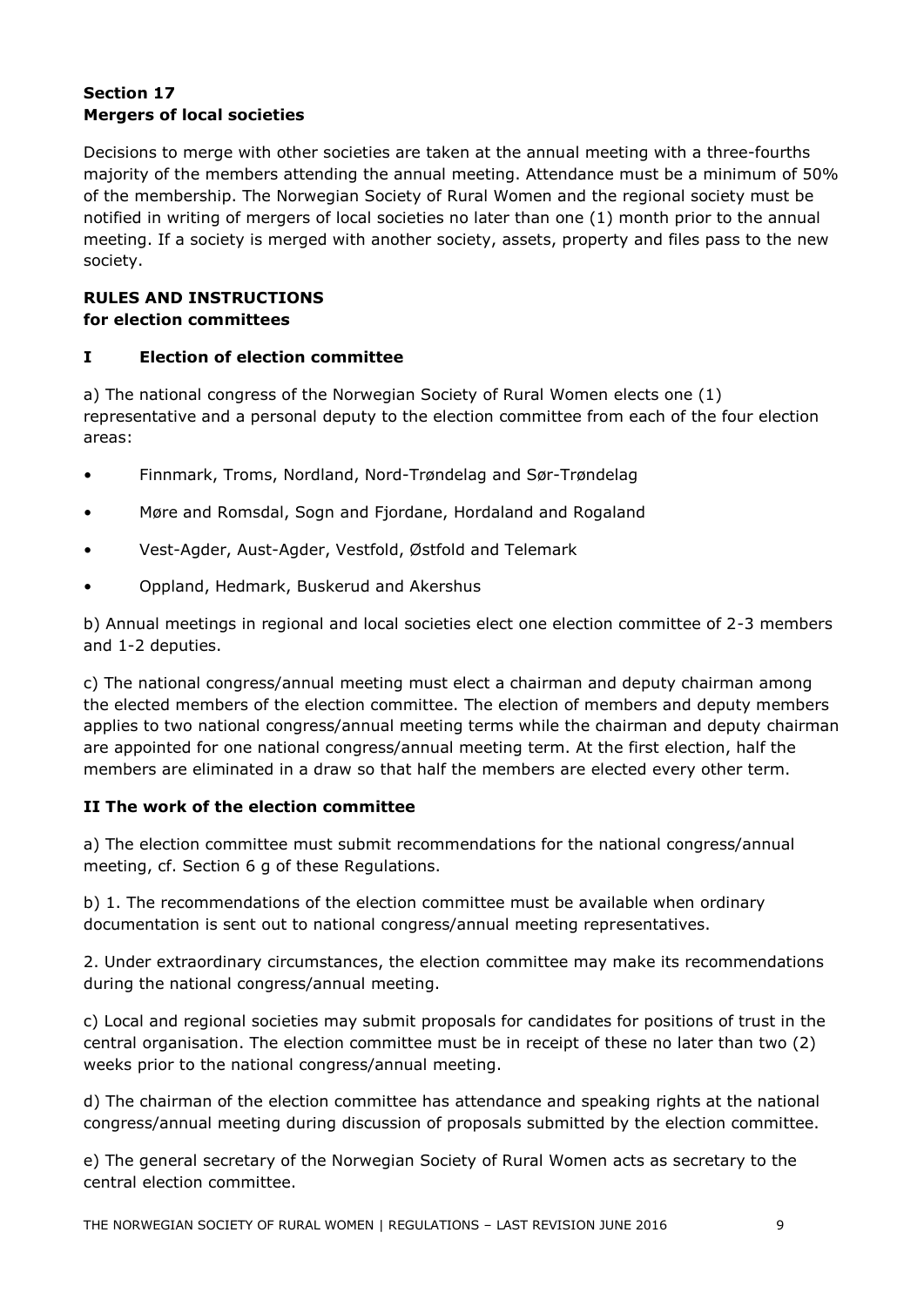#### **REGULATIONS for the Rural Women's Assistance Fund**

a) The aim of the Rural Women's Assistance Fund is to help farmers and/or members of the Norwegian Society of Rural Women who are experiencing financial and/or other difficulties due to illness, accident or personal crisis.

b) The fund's capital mainly constitutes donations from local societies. The fund's capital is managed by its own board. Capital held by the fund must at all times be a minimum of NOK 250,000 which can only be disbursed in consultation with the board of the Norwegian Society of Rural Women.

c) The working group of the Norwegian Society of Rural Women constitutes the board of the Norwegian Society of Rural Women's Assistance Fund. The secretariat of the Norwegian Society of Rural Women acts as secretary for the fund. The board forms a quorum when a minimum of two (2) members are present.

d) 2-3 board meetings a year are held, more if the number of applications requires it. Applications to the Norwegian Society of Rural Women's Assistance Fund are submitted to the board according to a set schedule and are processed in confidence.

## **APPLICATIONS FOR DISBURSEMENTS MUST INCLUDE:**

- information about what the money is to be used for
- information about the applicant and the applicant's finances
- information about the applicant's farming activities, if applicable

The board of the assistance fund has the right to obtain information about the application. The applicant must state the name of the persons/referees (where one must be a public sector employee) who can be contacted if the board of the assistance fund requires further information. Application forms must be complete in order for the application to be processed.

e) The accounts of the assistance fund must be kept in the same location as the accounts of the Norwegian Society of Rural Women. Disbursements must be made as soon as possible after the decision by the board of the fund has been taken. In urgent cases, the manager of the fund has the authority to approve applications. Disbursements are assigned by the person from the secretariat of the Norwegian Society of Rural Women who is authorised to do so. Accounts are audited by an accountant elected by the national congress.

f) An annual report with a summary of donations and disbursements is submitted to the national congress of the Norwegian Society of Rural Women.

g) Amendments to these Regulations may only be carried by a two-thirds majority at the annual meeting of the Norwegian Society of Rural Women. Proposals for amendments must be submitted to the regional societies for consultation three (3) months prior to the national congress.